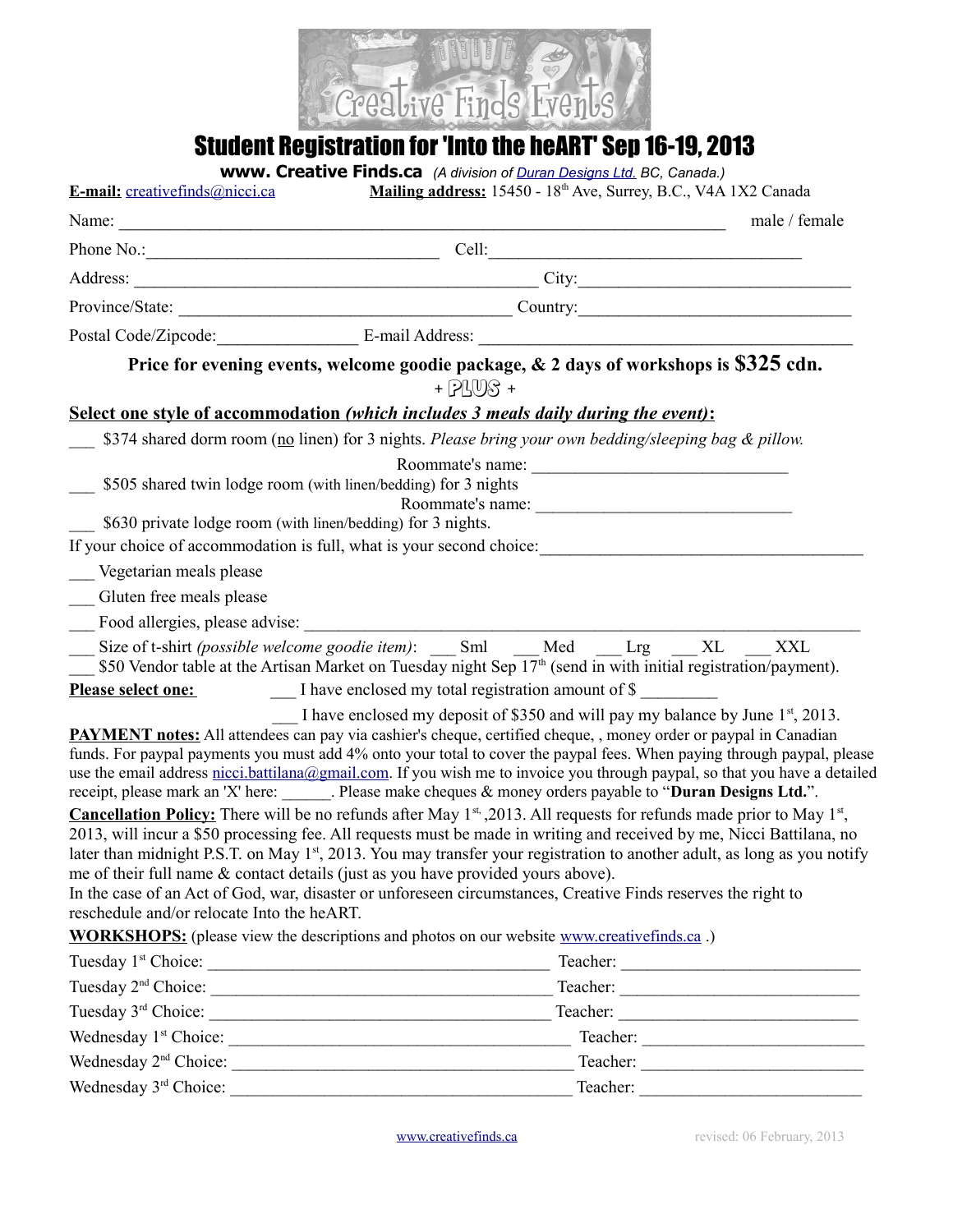

## 'Into the heART' Art Retreat Sep 16-19, 2013

**www. Creative Finds.ca** *(A division of [Duran Designs Ltd.](http://duran.ca/) BC, Canada.)* 

**E-mail:** [creativefinds@nicci.ca](mailto:creativefinds@nicci.ca) **Mailing address:** 15450 - 18<sup>th</sup> Ave, Surrey, B.C., V4A 1X2 Canada

**Into the heART:** This is our first of many Into the heART Art Retreats! We have 7 years of organizing Artisan Markets under our belts and have had a dream of creating an Art Retreat for a few years now. In 2012, I completed an Event Planning course just to make sure I was ready to jump into the larger scale world of Art Retreats with both feet! When I refer to 'we' I mean my loyal family. I am lucky enough to have great support in all my events from my Mom (Lorraine), my Husband (Marco) & our son (Duran). At each event we welcome you to become a part of our extended creative family... so to speak (lol). *FYI: We will have a Photographer taking fun promo shots on location.*

We are planning this 4 day/3 night adventure for you full of creativity, friends (new & old), evening events (Artist Market, Show & Tell, and Art/Journal Jams), and nourishment for the mind, body & soul. The workshops are 6 hours long with a 75 minute break in the middle for lunch.

*Workshops* ~ We have chosen the Artists/Classes by trying to offer a wide variety of styles and mediums for you to chose from.

*Artist Market* ~ Tables will be made available to both Instructors & Students alike for the low price of \$50. There will only 20 tables available at this event. Please make sure you reserve your table as soon as possible, as space is very limited and will be given to the first requests that come with their \$50 payment (please send this in with your registration). This market is only available to registered attendees. Make sure you bring some pocket money to purchase something from one of the many talented Artists!

*Show & Tell* ~ This is where you can show off your creations from the classes you attended and see what the others have made as well. There is always a great variety of the same pieces made within a classroom. It is wonderful to see the individuality!

**Event Location:** Loon lake Lodge, Maple Ridge, British Columbia, Canada. The retreat will be held at the Loon Lake Research and Education Centre located in the University of British Columbia's Malcolm Knapp Research Forest. The lodge is situated only one hour east of Vancouver, BC on a quiet serene lake within a living breathing beautiful rainforest. [\(www.loonlake.ubc.ca\)](http://www.loonlake.ubc.ca/)

**Accommodation:** There are two styles of accommodation *(lodge or dorm)* at Loon Lake Lodge. (FYI: sample photos will be viewable on the website http://creativefinds.ca/art-retreat/accommodations/). *NOTE:* (1) We strongly advise that no valuables be left in your rooms in either style of accommodation. (2) You will need to bring your own toiletries, towel and face cloth with you. (3) There is no off-site accommodation option available. (4) The classrooms in these buildings will also be open in the evenings so that you may gather with other Artist to create art and make new friends following the scheduled events.

*(A)* First, we have limited space in the Johnson building *(lodge rooms)* (32 beds in total), which is similar to a basic hotel room featuring 2 twin beds with shared bathrooms in the hallway. These rooms come with linen on the beds. *(B)* Second, we have the dorm style accommodation (83 beds total). These rooms can have between 2 and 10 beds in one room and do not come with any linen. Therefore you must bring your own linen (i.e.: sleeping bag & pillow). Bathrooms are also shared in this style of accommodation. These are bare bones rooms.

**Online Chat Group:** This is where you can join and look for car-pooling partners, discuss trades, evening gatherings, classes, etc. This is an independent group chat and is not moderated by Nicci Battilana, Creative Finds, Into the heART or Duran Designs Inc. Go to <http://groups.yahoo.com/group/intotheheart2013>to join in the chat or start a related discussion. The *facebook* group can be found at:<https://www.facebook.com/creativefinds>

**Confirmation packages** will be emailed out within 3 weeks of registering. These will include more retreat details.

 $\overline{\phantom{a}}$  , and the contribution of the contribution of the contribution of the contribution of the contribution of the contribution of the contribution of the contribution of the contribution of the contribution of the Signature Date Signed